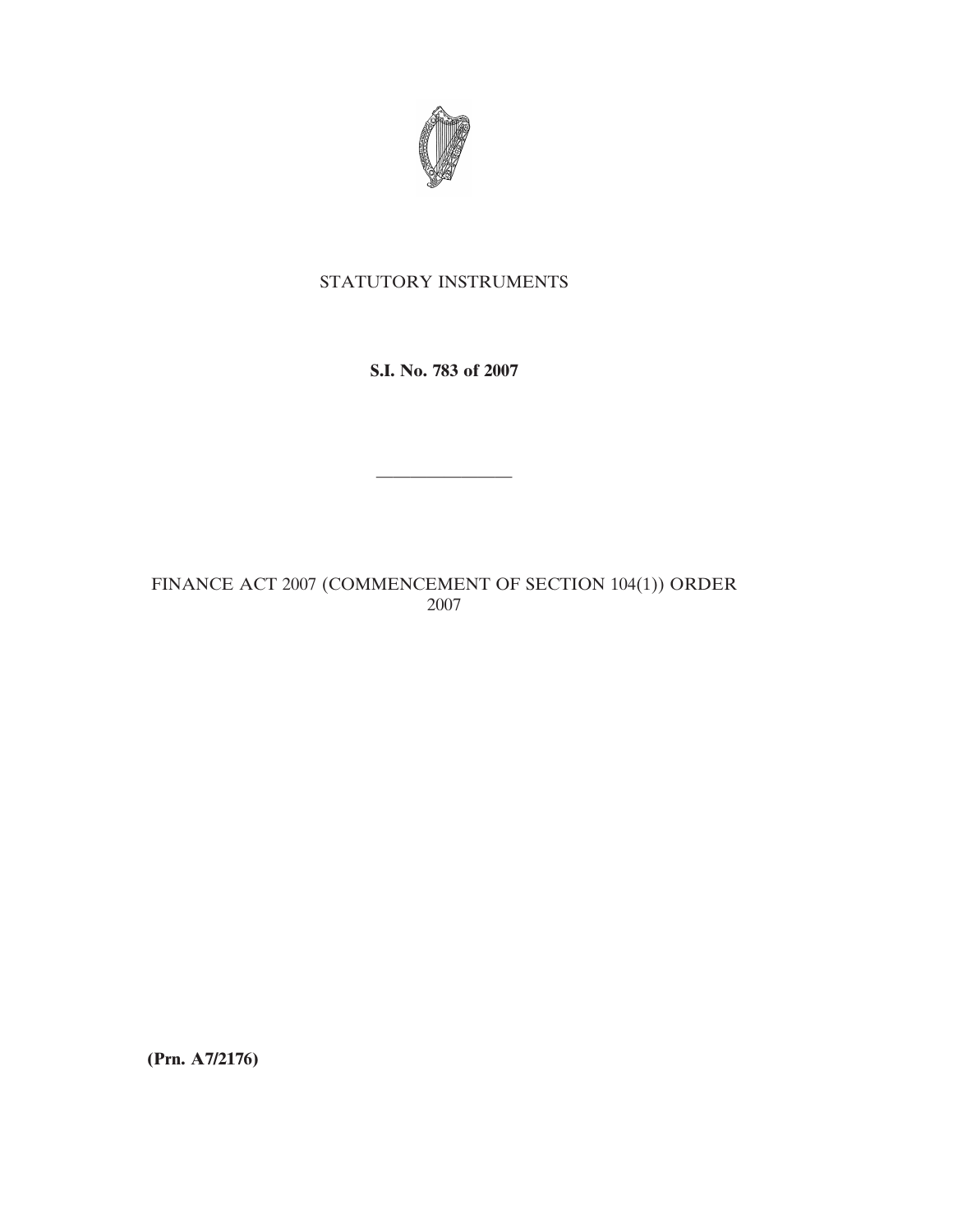## FINANCE ACT 2007 (COMMENCEMENT OF SECTION 104(1)) ORDER 2007

I, BRIAN COWEN, Minister for Finance, in exercise of the powers conferred on me by section 104(2) of the Finance Act 2007 (No. 11 of 2007) hereby order as follows:

1. This Order may be cited as the Finance Act 2007 (Commencement of Section 104(1)) Order 2007.

2. Section 104(1) of the Finance Act 2007 (No. 11 of 2007) comes into operation on the day of the making of this Order.



BRIAN COWEN. Minister for Finance.

*Notice of the making of this Statutory Instrument was published in "Iris Oifigiu´il" of* 7*th December*, 2007.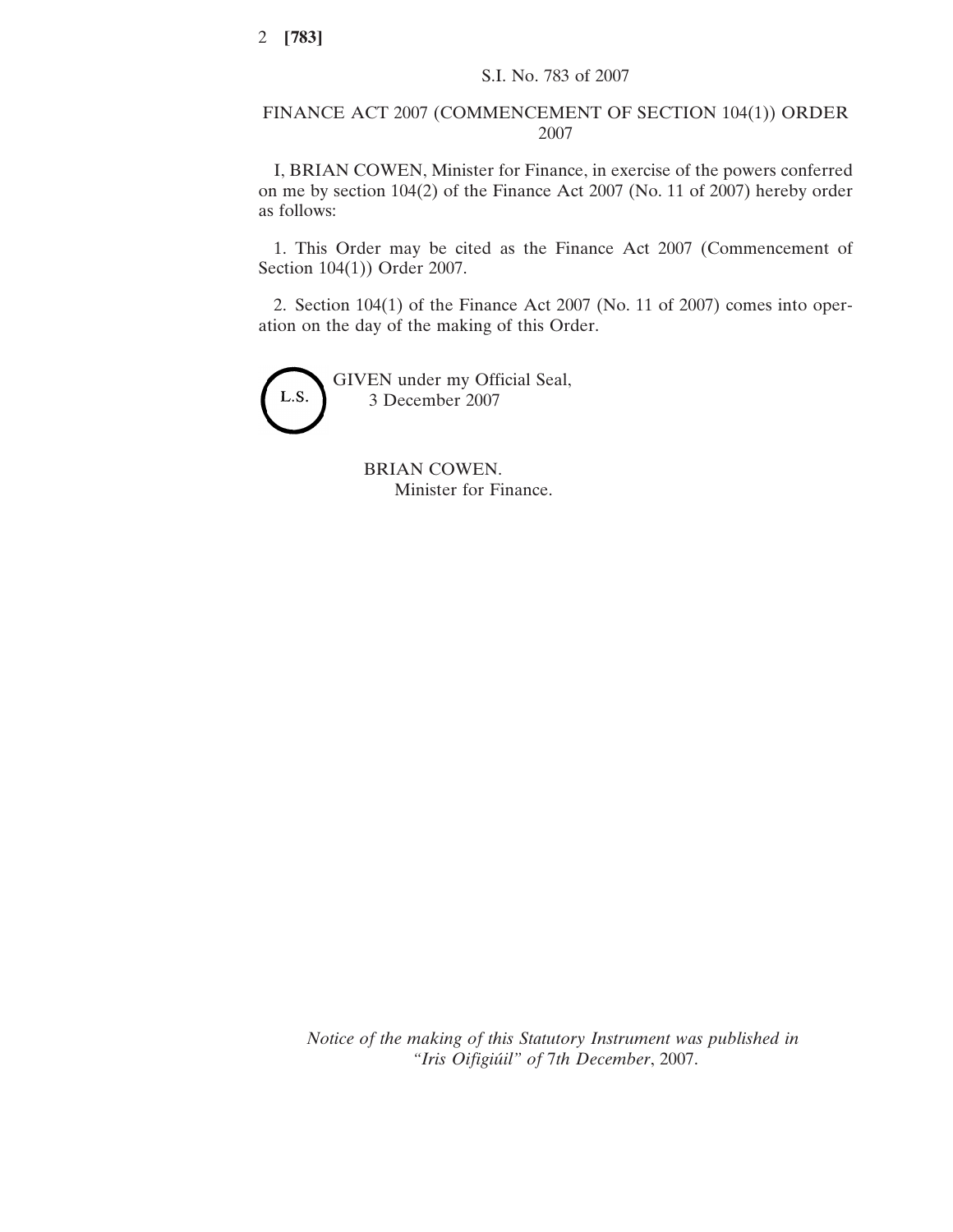**[783]** 3

## EXPLANATORY NOTE

*(This note is not part of the Instrument and does not purport to be a legal interpretation).*

This Order provides that Section 104(1) of the Finance Act 2007 comes into operation on 3rd December 2007.

Section 104(1) of the Finance Act 2007 inserted a new section 81C into the Stamp Duties Consolidation Act 1999. This allows a farmer to claim relief from stamp duty where the farmer sells farm land and purchases farm land, in order to consolidate that farmer's holding, where both the sale and purchase of farm land occur within 18 months of each other.

The relief applies to instruments executed on or after 1 July 2007 and on or before 30 June 2009.